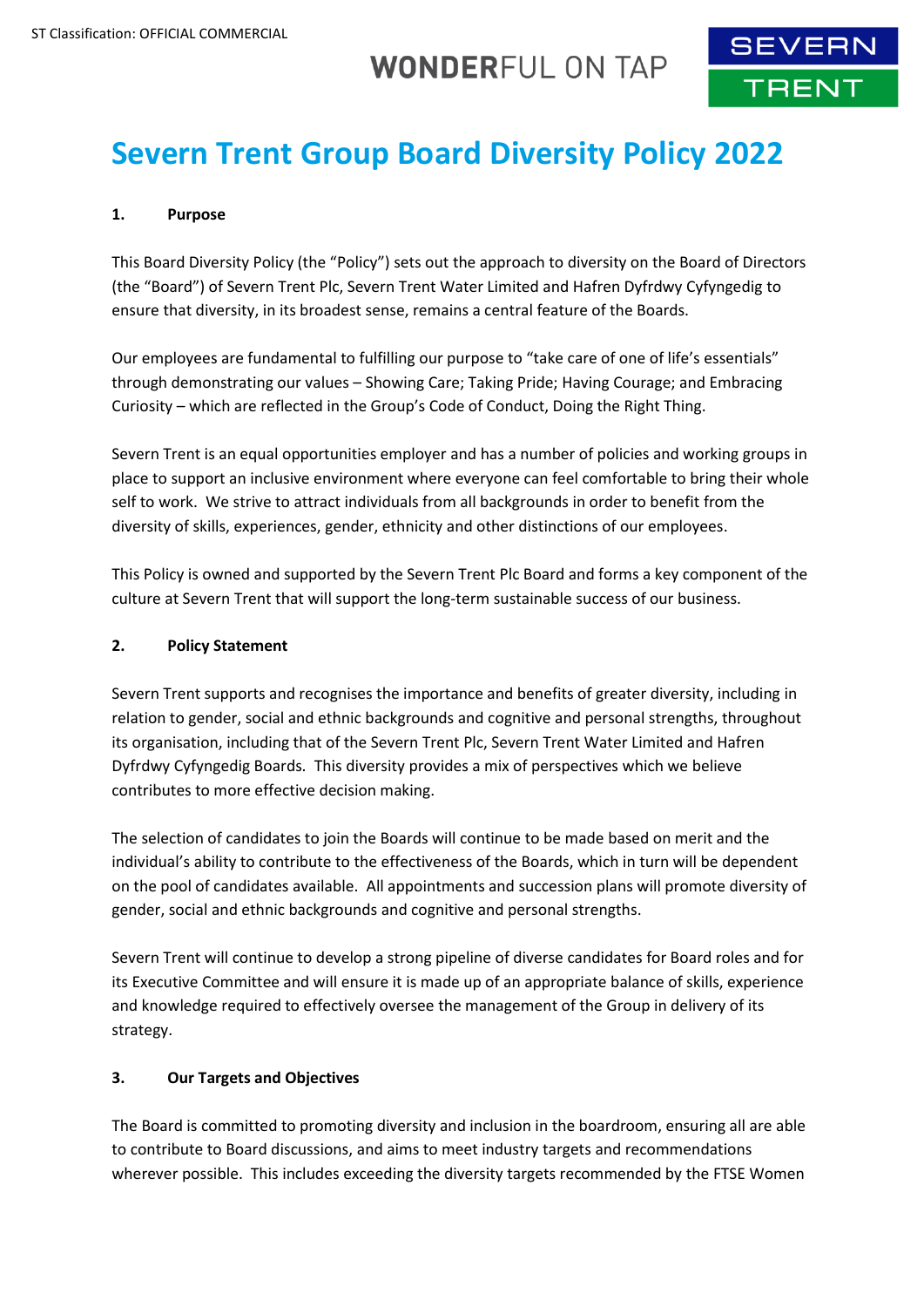Leaders Review (and previously the Hampton-Alexander Review) and Parker Review, with Group targets as follows:

- Maintain at least 40% female Directors on the Board over the short to medium term; and
- Maintain at least 10% Directors from a minority ethnic background on the Board over the short to medium term.

Additionally, in accordance with the recommendation from the FTSE Women Leaders Review, Severn Trent Plc, as a FTSE 350 company, will aim to sustain its performance of appointing women to the most senior Board and Executive roles, with the following targets:

- Maintain at least one female in the Chair and Senior Independent Director roles on the Board; and/or
- Maintain at least one female in the Chief Executive and Chief Financial Officer roles in the Company.

The Board is also committed to:

- Ensuring that the Board comprises individuals with a good balance of skills, experience, knowledge, perspective and varied backgrounds;
- Only engaging search firms who are signed up to the Voluntary Code of Conduct for Executive Search Firms;
- Considering candidates for Non-Executive Director Board appointments from a wide pool, including those with no listed company Board level experience; and
- Reporting annually on the diversity of the executive pipeline as well as the diversity of the Board.

Progress against these targets and objectives will be reported in the Severn Trent Plc Annual Report and Accounts with a description of how we are promoting diversity on the Board and within the Group.

We also measure the inclusiveness of our workplace in our annual employee engagement survey ('Quest'). This approach enables Board consideration of the organisation's culture and behaviours that underpin the outcomes.

## **4. Review and Responsibilities**

The Nominations Committee supports the Board in applying this Policy by regularly reviewing the Board's effectiveness and composition each year and, in particular, considering the balance of skills, experience and independence of the Board ahead of making recommendations to the Board for any proposed changes. It also considers the benefits of all aspects of diversity, but without compromise as to the calibre of Directors, when identifying candidates for appointment. The Board and Nominations Committee will adhere to this Policy when reviewing existing Board composition and whilst recruiting to the Board.